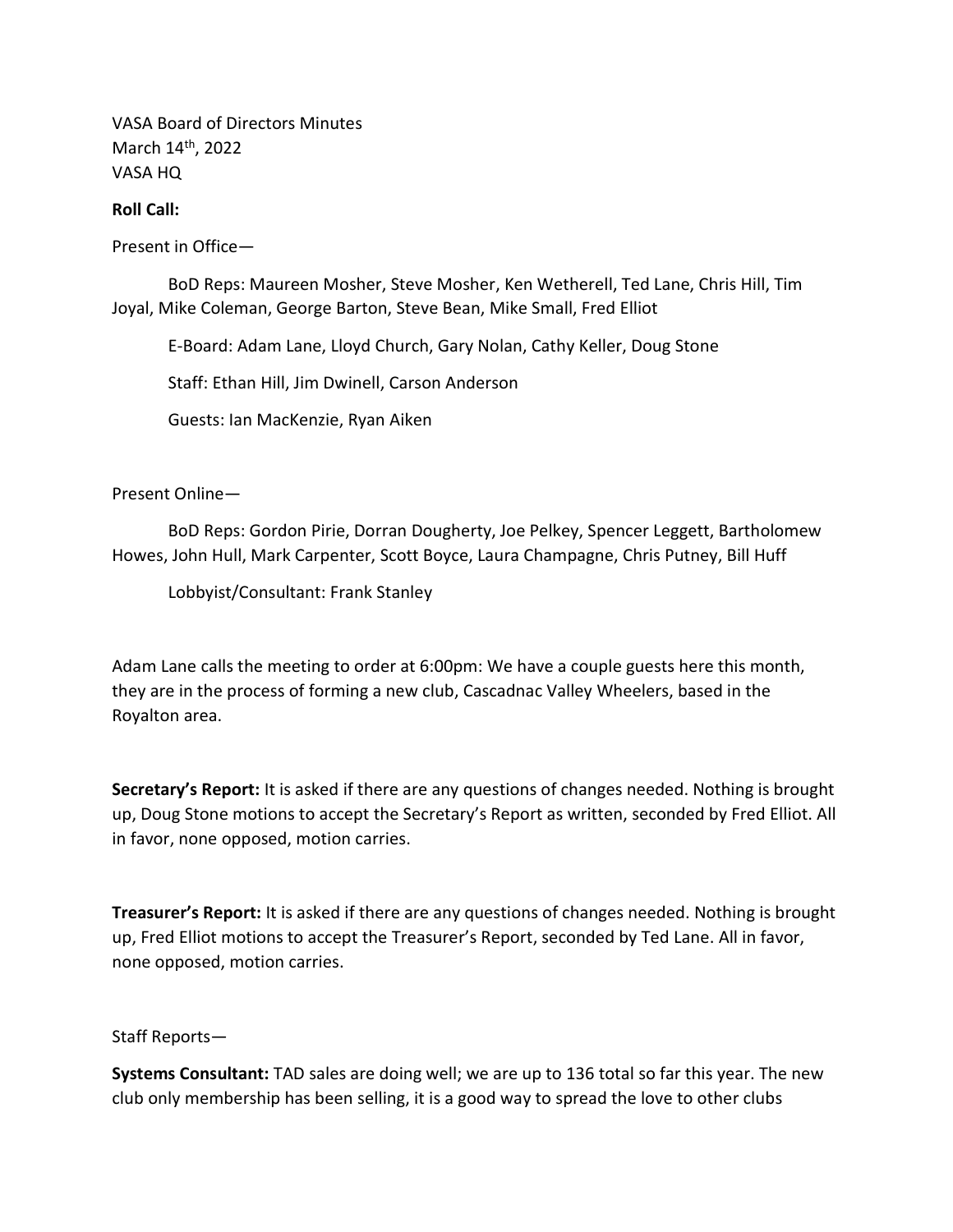around the state if people would like to contribute to more places they ride in. The donation option in the TAD sales continue to do well also, many people will use it to donate extra to the club they join. We are still looking for trail mileage reports from a number of clubs. The new sign store is officially up and running. Adam has a document he would like to share with the group and talk about.\*

Trails Coordinator: Kiosk maps are here to be picked up. We have been working on an equipment maintenance log to better track hours and service for machines. The trail maintenance program has work scheduled but we are looking for more, please use the rest of the off season to schedule trail work and get landowner permission forms updated. We did not get the ERSA grant but are working on two RTP grants.

Executive Director: We are waiting to hear from BLRR on if they are going to host the annual meeting this year. If they do not want to we will be looking for someone else to host. We have laid out the steps to preparing for the annual meeting for everyone to see, VASA will reimburse clubs up to \$2500 of the cost for the meeting. The USDA track truck grant was submitted, we should here back on late May, early June.

Frank Stanley spoke on the current state of the legislature. He is concerned about ACT 250 and the future of ATV use as land continue to enter into a conservation state.

## New Business:

\*Coming back to the document Adam wanted to share, we put an example email on the big screen for everyone to see. We have been experiencing some phishing emails lately, be aware and alert. Do not give out any information or click on links in these emails. If you have any questions, feel free to reach out to us and we can confirm or deny if it was us sending the email.

Cathy is stepping down as secretary, thank you for your years of service. We will be looking for nominations to fill her position for the remainder of her term. Lloyd Church motions to gift Cathy a TAD for this year as a thank you, seconded by Doug Stone. All in favor, none opposed, motion carries.